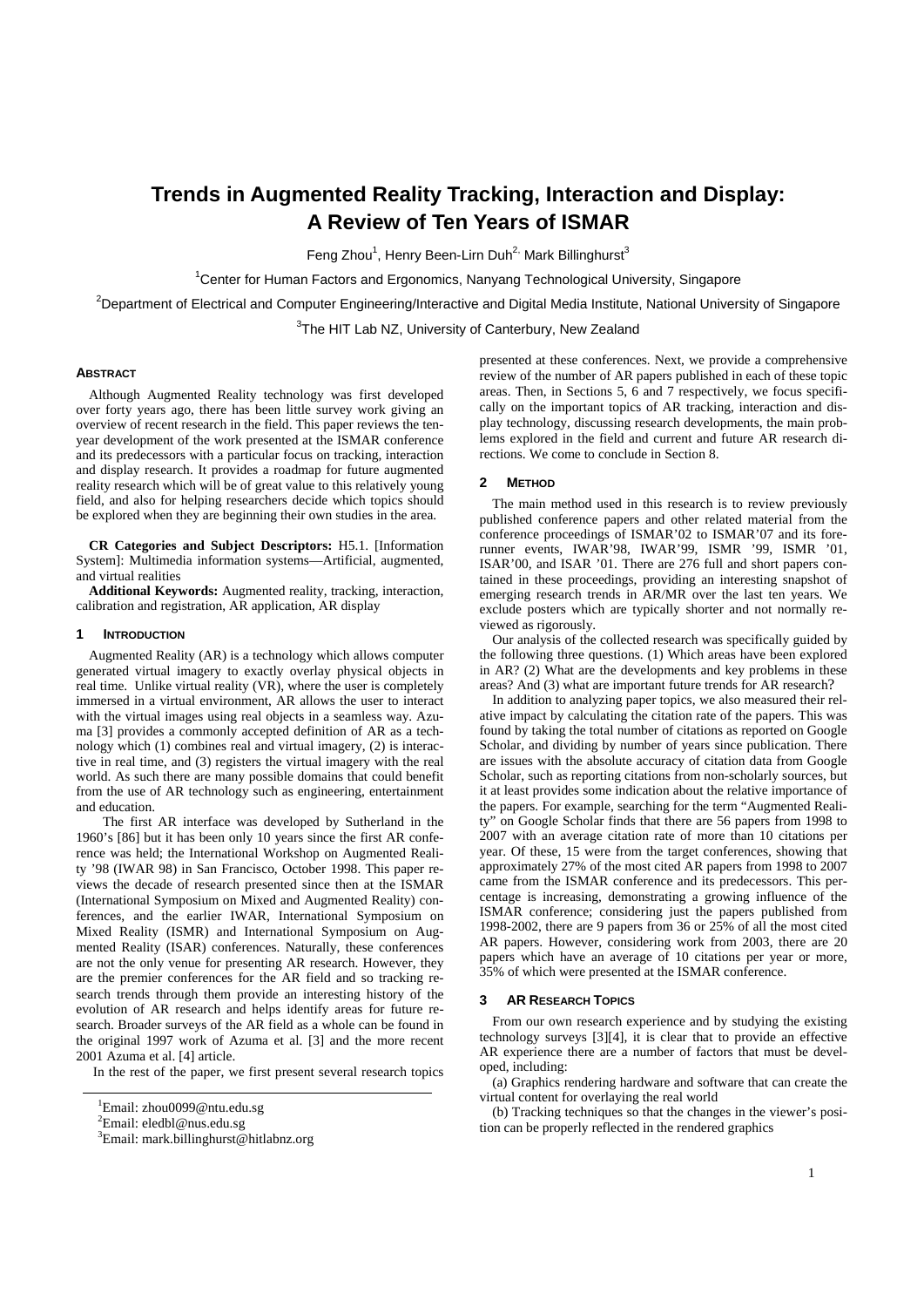(c) Tracker calibration and registration tools for precisely aligning the real and virtual views when the user view is fixed

(d) Display hardware for merging virtual images with views of the real world

(e) Computer processing hardware for running AR simulation code and supporting input and output devices

(f) Interaction techniques specifying how the user can manipulate the AR virtual content.

In addition there are a number of secondary topics that may be important depending on the AR application being explored, such as usability evaluation, mobile/wearable systems, AR authoring tools, visualization techniques, multimodal AR input, and novel rendering methods, software architecture, etc.

Developing complete AR applications typically involve system integration of hardware, software and techniques from topics (a) – (f). However, researchers will typically focus on one or more of these topics to explore them in more depth. In the next section we show how the conference papers cover these research areas.

#### **4 RESULTS OF REVIEW OF ISMAR PROCEEDINGS**

During the evolution of AR, a variety of related research topics have been developed and discussed extensively. In our work, we grouped past AR research into the eleven categories shown in Table 1 below. These categories are based on the key topics described in the previous section. This table shows the number of papers published in ISMAR, ISMR, ISAR and IWAR in each of these categories over time, and the final total percentage break down of the papers. Note that some papers discuss several topics and are not limited to one category.

From this total set of papers it is apparent that the papers published can be broken down into two groups. The first group contains the five main research areas of:

(1) Tracking techniques (20.1%, i.e. 63/313)

(2) Interaction techniques (14.7%)

(3) Calibration and registration (14.1%)

(4) AR applications (14.4%)

(5) Display techniques (11.8%)

These are the five topics that papers are published on most frequently, which is interesting because they are also the core AR technology areas needed to deliver an AR application. The second group of topics reflects more emerging research interests, including:

(6) Evaluation/testing (5.8%);

(7) Mobile/wearable AR (6.1%);

(8) AR authoring (3.8%);

(9) Visualization (4.8%);

(10) Multimodal AR (2.6%);

(11) Rendering (1.9%).

These results largely match the citation rate of most heavily cited papers presented in these conferences. We considered all IS-MAR/ISAR/ISMR/IWAR papers with an average citation rate of 5.0 or more per year. Table 2 shows the proportion of papers in these areas with a citation rate of 5.0 or better. As can be seen, the percentage of citations of the most popular papers from each of these areas matches the overall publication rate, except for the cases of Display, Evaluation and Authoring. For example, even though authoring papers make up only 3.8% of the total papers published they make up 11.5% of the most cited papers, showing that there are a small number of well regarded papers. Conversely, display papers make up almost 12% of the papers, but only 6 % of the most cited papers.

These results largely match the citation rate of most heavily cited papers presented in these conferences. We considered all IS-MAR/ISAR/ISMR/IWAR papers with an average citation rate of 5.0 or more per year. Table 2 shows the proportion of papers in these areas with a citation of 5.0 or better. As can be seen, the percentage of citations of the most popular papers from each of these

areas matches the overall publication rate, except for the cases of Display, Evaluation and Authoring. For example, even though authoring papers make up only 3.8% of the total papers published they make up 11.5% of the most cited papers, showing that there are a small number of well regarded papers. Conversely, display papers make up almost 12% of the papers, but only 6 % of the most cited papers.

Table 1 Papers in the literature set

| Year                           | 98             | 99             | 00             | 01                  | 02             | 03                  | 04                  | 05             | 06               | 07             |            |      |
|--------------------------------|----------------|----------------|----------------|---------------------|----------------|---------------------|---------------------|----------------|------------------|----------------|------------|------|
| Category                       |                |                |                |                     |                |                     |                     |                |                  |                | To-<br>tal | %    |
| Tracking                       | 6              | 6              | $\overline{c}$ | $\overline{7}$      | $\overline{7}$ | 5                   | $\mathbf{Q}$        | 5              | $\boldsymbol{8}$ | $\overline{9}$ | 63         | 20.1 |
| Interaction                    | $\overline{2}$ | 9              | $\mathfrak{D}$ | 6                   | 3              | 1                   | $\ddot{\mathbf{3}}$ | 8              | 9                | $\overline{7}$ | 46         | 14.7 |
| Calibration                    | 5              | 6              | $\overline{4}$ | $\overline{5}$      | 6              | 3                   | $\overline{c}$      | $\mathbf{1}$   | 3                | 6              | 44         | 14.1 |
| AR App.                        | 6              | 7              | $\overline{c}$ | 9                   | 5              | 8                   | $\overline{2}$      | $\overline{2}$ | 1                | 4              | 45         | 14.4 |
| Display                        | $\Omega$       | $\overline{4}$ | 5              | $\overline{7}$      | $\overline{c}$ | 3                   | 3                   | $\overline{4}$ | 1                | 8              | 37         | 11.8 |
| Evalua-<br>tions               | $\Omega$       | $\overline{4}$ | 1              | $\ddot{\mathbf{3}}$ | $\overline{c}$ | $\overline{c}$      | $\Omega$            | 3              | 5                | 4              | 18         | 5.8  |
| <b>Mobile AR</b>               | $\mathbf{1}$   | $\Omega$       | $\mathbf{1}$   | $\mathbf{1}$        | $\Omega$       | $\mathbf{1}$        | $\mathbf{1}$        | $\mathbf{1}$   | 3                | $\overline{4}$ | 19         | 6.1  |
| Authoring                      | $\Omega$       | $\Omega$       | $\Omega$       | $\mathbf{1}$        | $\overline{c}$ | $\ddot{\mathbf{3}}$ | 3                   | $\overline{2}$ | $\Omega$         | $\mathbf{1}$   | 12         | 3.8  |
| Visualiza-<br>tion             | $\Omega$       | $\Omega$       | $\Omega$       | $\overline{c}$      | $\mathbf{1}$   | $\ddot{\mathbf{3}}$ | $\Omega$            | $\overline{2}$ | $\mathbf{3}$     | 5              | 15         | 4.8  |
| <b>Multimodal</b><br><b>AR</b> | $\mathbf{0}$   | $\overline{c}$ | $\mathbf{0}$   | $\mathbf{0}$        | $\mathbf{0}$   | $\mathbf{0}$        | $\mathbf{1}$        | $\mathbf{0}$   | 3                | $\overline{c}$ | 8          | 2.6  |
| Rendering                      | $\Omega$       | $\overline{c}$ | $\mathbf{1}$   | $\overline{c}$      | $\Omega$       | $\mathbf{1}$        | $\mathbf{0}$        | $\Omega$       | $\mathbf{0}$     | $\theta$       | 6          | 1.9  |
| <b>Total</b>                   | 20             | 40             | 18             | 43                  | 28             | 30                  | 24                  | 28             | 35               | 47             | 313        | 100  |

We also explored research trends over time. From Table 1, for tracking and display papers there have been no trends emerging in the proportion of papers in these areas published in the conferences over the last 10 years. However, it appears that the proportions of calibration and application papers are decreasing over time, while the proportion of the interaction papers is increasing, perhaps reflecting the growing maturity of the field. There are also a number of areas (Visualization, Multimodal AR, and Authoring) in which there were no publications at the early conferences, but which have more recent research.

|  |  |  | Table 2 Proportion of Highly Cited Papers |
|--|--|--|-------------------------------------------|
|  |  |  |                                           |

| <b>Topics</b> | % Papers | % Citations |
|---------------|----------|-------------|
| Tracking      | 20.1     | 32.1%       |
| Interaction   | 14.7     | 12.5%       |
| Calibration   | 14.1     | 12.5%       |
| AR App.       | 14.4     | 12.5%       |
| Display       | 11.8     | 5.4%        |
| Evaluations   | 5.8      | 1.8%        |
| Mobile AR     | 6.1      | 7.1%        |
| Authoring     | 3.8      | 8.9%        |
| Visualization | 4.8      | 5.4%        |
| Multimodal    | 2.6      | 0.0%        |
| Rendering     | 1.9      | 1.8%        |

 Three key findings can be found from analyzing the literature set. First, the majority of papers have been published and in the core AR technology areas (topics 1 to 5), with tracking papers being the largest group of papers published, and the most influential (highest proportion of heavily cited papers). This is not surprising since tracking is one of the fundamental enabling technologies for AR, and is still an unsolved problem with many fertile areas for research. Second, papers on interaction techniques, mobile AR, and multimodal AR are becoming more popular. This reflects a change in research from exploring fundamental technologies to applying those technologies in real world applications Third, some peripheral topics, like visualization and authoring are underrated since they have far fewer papers presented compared to other topics.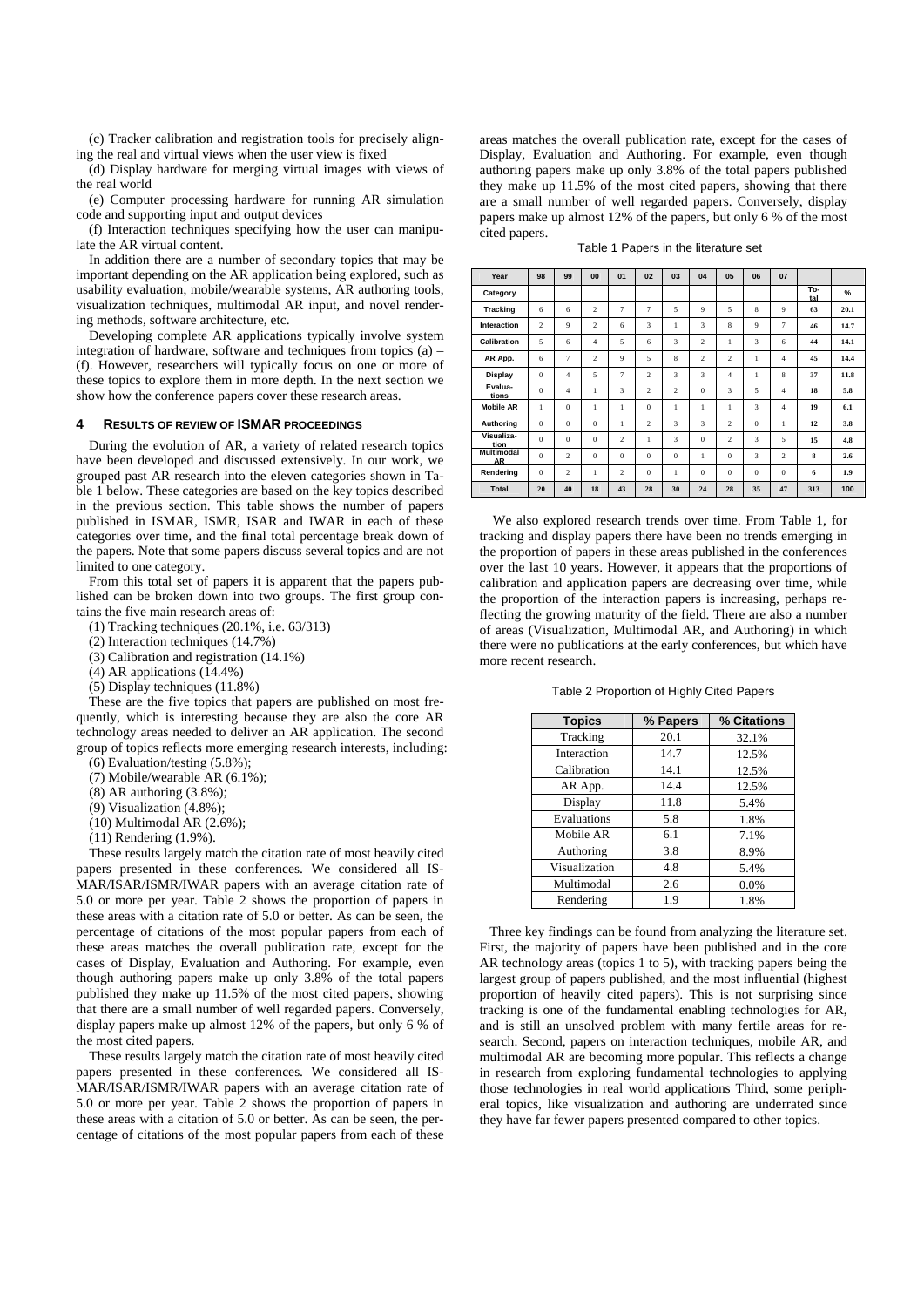#### **5 THE DEVELOPMENT OF AR RESEARCH TOPICS**

As can be seen from the previous section, the research and publication areas of ISMAR have developed over time, both in the number of publications in each area, and in the research topics covered by these publications. In the remainder of this paper we focus specifically on the topics of Tracking, Interaction, and Display and how the research presented has developed in these areas. We chose to focus on these topics because they are some of the ISMAR/ISAR/ISMR/IWAR AR research areas which are the most mature and have shown the greatest development.

# **5.1 Tracking Techniques**

In ten-year development of the ISMAR/ISAR/ISMR and IWAR conferences, tracking has been the most popular topic for research. The most cited paper is a tracking paper [42] with over 50 citations per year since publication and five of the top ten ISMAR papers with the highest citation rates are tracking papers. This is probably because it is one of the fundamental enabling technologies for AR (along with display and graphics). In this section we review the evolution of tracking research presented at ISMAR, focusing on sensor-based, vision-based, and hybrid tracking techniques.

#### 5.1.1 Sensor-Based Tracking Techniques

Sensor-based tracking techniques are based on sensors such as magnetic, acoustic, inertial, optical and/or mechanical sensors. They all have their respective advantages and disadvantages. For example, magnetic sensors have a high update rate and are light, but they can be distorted by any nearby metallic substance that disturbs the magnetic field. See [73] for a good review of sensorbased tracking.

 Sensor tracking technologies were well developed by the time of the first IWAR 98 conference, in part due to their use in virtual reality research. Thus in these conferences there have been very little research published on tracking using only non-camera based sensors. One of the exceptions is the work of Newman et al. [57] showing how ultrasonic sensors can be used to provide wide area indoor tracking. Researchers are also exploring how to combine different types of sensors to provide robust tracking with dynamic sensor hand over between tracking technologies. For example, Klinker et al. [50] describe combining body worn local tracking systems with fixed global tracking sensors. More recently, Newman et al. [56] extend this concept to larger networks of sensors which support ubiquitous tracking and dynamic data fusion.

#### 5.1.2 Vision-Based Tracking Techniques

Sensor-based tracking systems are analogous to open loop systems whose output is perceived to have error. Vision-based tracking techniques can use image processing methods to calculate the camera pose relative to real world objects and so are analogous to closed loop systems which correct errors dynamically [6]. This is the most active area of tracking research in ISMAR with over 80% of past tracking papers describing computer vision methods.

In computer vision, most of the available tracking techniques can be divided into two classes: feature-based and model-based [66]. The rationale underlying feature-based methods is to find a correspondence between 2D image features and their 3D world frame coordinates. The camera pose can then be found from projecting the 3D coordinates of the feature into the observed 2D image coordinates and minimizing the distance to their corresponding 2D features [96].

Early computer vision papers at IWAR described marker tracking methods that could be used to calculate camera pose in real time from artificial markers. The popular ARToolKit library [42] was first presented at IWAR '99, while other papers described efficient methods for line finding [84] or minimizing marker tracker errors [18]. For example, Stricker et al. [84] describe a method

for finding the 3D coordinates of the 4 corners of a square marker, while Park et al. [62] describe an algorithm for calculating camera pose from known features.

Although square markers were the dominant techniques used in these early conference papers, they were not introduced first at IWAR. Rekimoto [71] had previous shown the key approach of combining pattern recognition and pose calculation in earlier work published elsewhere. By 2002 marker based tracking had been so thoroughly researched that Zhang et al. [97] were able to produce a paper comparing several leading approaches. After this date, there were no new general marker based systems presented, although some researchers explored tracking from LEDs [55].

Other researchers explored tracking from non-square visual markers. Cho [17] used ring shaped fiducial markers while Vogt et al. [89] designed circular shaped marker clusters with various parameters, i.e., number of markers, height, and radius with single camera tracking from its topology. Naimark and Foxlin [54] proposed a circular 2D bar-coded fiducial system for vision-inertial tracking. It offered a high information density and sub-pixel accuracy of centroid location.

Rather than using fiducial markers, camera pose can also be determined from naturally occurring features, such as points, lines, edges or textures. This research direction was also explored from the first AR conference with Park et al. [63] presenting a paper at IWAR 98 showing how natural features can be used to extend tracking beyond artificial features. After calculating camera pose from known visual features, their system dynamically acquired additional natural features and used them to continuous update the pose calculation. In this way they could provide robust tracking even when the original fiducials were no longer in view.

Since that time a range of different nature feature techniques have been applied to AR such as [18][68] and [88] (these features are often used to construct models, see below). This has been the most active area of computer vision tracking research. Of the 12 vision tracking papers with the highest citation rate, 6 present natural feature tracking methods, and only 3 present maker based approaches.

The most recent trend in computer vision tracking techniques presented at ISMAR is model-based tracking methods. These are techniques that explicitly use a model of the features of tracked objects such as a CAD model or 2D template of the object based on the distinguishable features. The first model based result presented at ISMAR was the work of Comport et al. [18] in 2003 who used a visual serving approach adapted from robotics to calculate cam-era pose from a range of model features (lines, circles, cylinders and spheres). They found that that knowledge about the scene improved tracking robustness and performance by being able to predict hidden movement of the object and reduce the effects of outlier data. Since that time model based tracking has quickly become one of the dominant vision methods presented at ISMAR.

Model-based trackers usually construct their models based on lines or edges in the model. Edges are the most frequently used features as they are computationally efficient to find and robust to changes in lighting. A popular approach is to look for strong gradients in the image around a first estimation of the object pose, without explicitly extracting the contours [27]. Comport et al. [18] used a CAD model which was created by hand and a piecewise parametric representation of complex objects such as straight lines, spheres, and cylinders. Wuest et al. [96] presented a real time model-based tracking approach where an adaptive system was adopted to improve the robustness and efficiency.

Texture is another useful feature for constructing models. Reitmayr and Drummond [68] presented a textured 3D model-based hybrid tracking system combined with edge information, dynamically determined at runtime by performing edge detection. Vacchetti et al. [88] combined edge information and feature points which let the tracker handle both textured and untextured objects,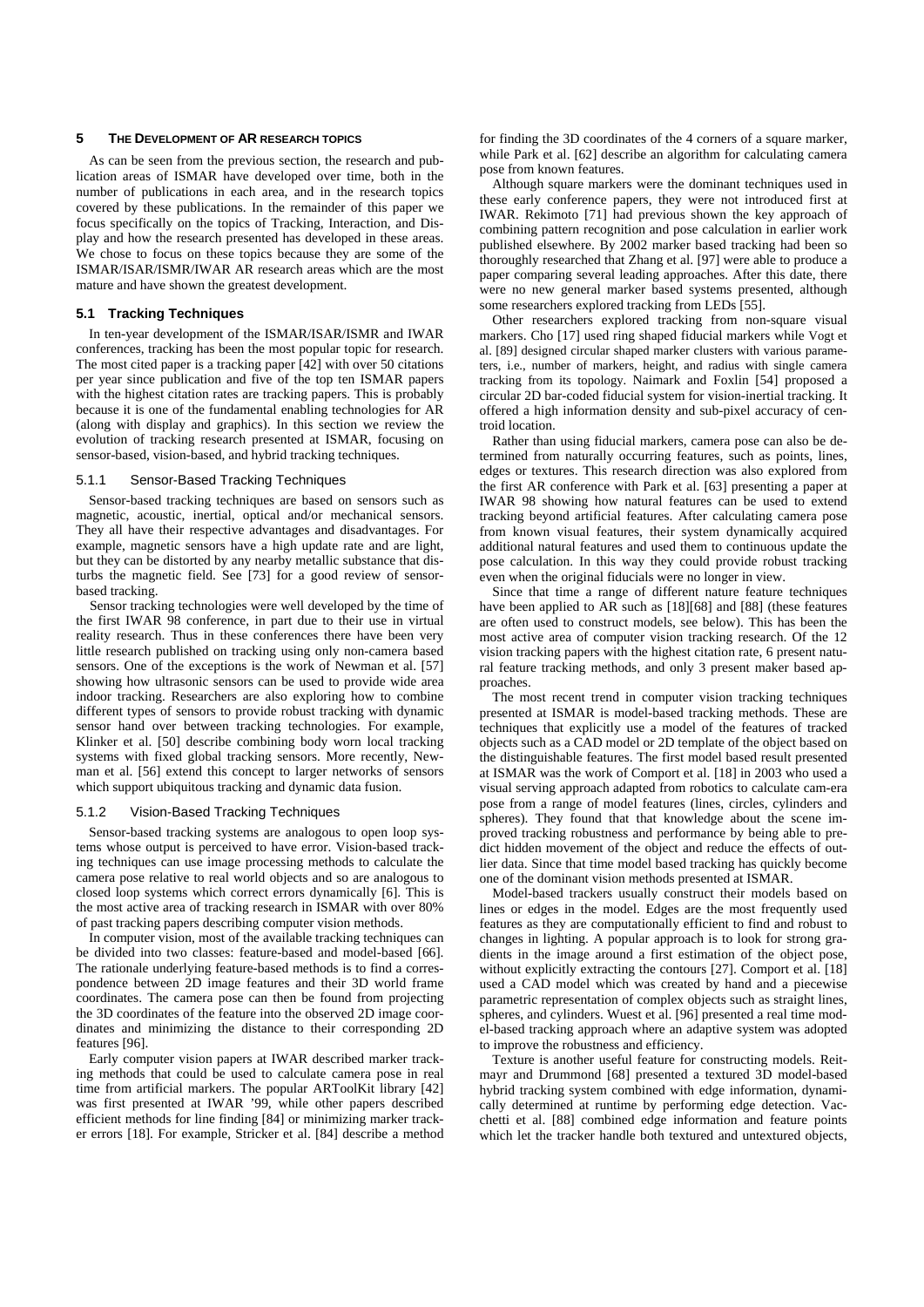and was more stable and less prone to drift. Likewise, Pressigout and Marchand [66] proposed a model-based hybrid monocular vision system, combining edge extraction and texture analysis to obtain a more robust and accurate pose computation.

As can be seen, computer vision-based tracking papers presented at ISMAR and earlier conferences began by exploring marker based methods and quickly moved from this to natural feature and model-based techniques.

# 5.1.3 Hybrid Tracking Techniques

For some AR applications computer vision alone cannot provide a robust tracking solution and so hybrid methods have been developed which combine several sensing technologies. For example, Azuma et al. [5] proposed that developing AR systems that work outdoors required a tracking system based on GPS, inertial and computer vision sensing.

In the early stages of ISMAR, hybrid methods usually relied on markers [2][41], with some exceptions (e.g. [24]). Later there was a growing consensus to combine inertial and computer vision technologies to provide closed-loop-type tracking. Vision-based tracking [51] has low jitter and no drift, but it is slow, and outliers can occur. Furthermore, drastic motions often lead to tracking failure and recovery is time-consuming with a temporary loss of real-time tracking abilities. Compared to vision-based tracking methods, inertial tracking offers attractive complementary features [51][65]. It is fast and robust and can be used for motion prediction when rapid changes occur. Moreover, object pose can be recovered based on measurements of acceleration and rotational speed, but inertial trackers tend to drift due to noise accumulation.

Klein and Drummond [48] presented a hybrid visual tracking system, based on a CAD model of edge and a serving system. It uses rate gyroscopes to track the rapid camera rotations. In [26] hybrid optical and inertial tracker that used miniature MEMS (Micro Electro-Mechanical Systems) sensors was developed for cockpit helmet tracking. The drift differential of the inertial tracking was corrected with tilt sensors and a compass. Another two papers [75][76] described hybrid head tracking using a bird eye's view and a gyroscope which reduced the number of parameters to be estimated. Reitmayr and Drummond [68] presented a model-based hybrid tracking outdoor system. Bleser et al. [14] presented a hybrid approach combining SFM (structure from motion), SLAM (Simultaneous Localisation and Mapping) and model-based tracking. A CAD model was first used for initialization and then 3D structure was recovered during the tracking allowing the camera to move away and explore unknown parts of the scene.

#### **5.2 Interaction Techniques and User Interfaces**

While it may be some time before AR technology becomes mature, there are many issues, both technical and social, that should be pursued in the meantime. One of the important aspects is creating appropriate interaction techniques for AR applications that allow end users to interact with virtual content in an intuitive way.

#### 5.2.1 Tangible AR

AR bridges the real and virtual world and so objects in the real world can be used as AR interface elements, and their physical manipulation can provide a very intuitive way to interact with the virtual content. Previously Ishii developed the concept of tangible user interfaces (TUIs), which are interfaces where users can manipulate digital information with physical objects [40]. Tangible interfaces are powerful because the physical objects used have familiar properties, physical constraints, and affordances, making them easy to use. (Affordance refers to the actionable properties which suggests how the object should be used [30][60]). This same TUI metaphor can be applied to AR interfaces where the intuitiveness of the physical input devices can be combined with the enhanced display possibilities provided by virtual image overlays.

This new interaction metaphor is known as Tangible Augmented Reality and since its introduction at ISAR 2000 has become one of the most frequently used AR input methods [43].

A good example of the power of Tangible AR interfaces was shown in the VOMAR application developed by Kato et al. [43]. In this case a person uses a real paddle to select and arrange virtual furniture in an AR living room design application. Paddle motions are mapped to gesture based commands, such as tilting the paddle to place a virtual model in the scene and hitting a model to delete it. The intuitive mapping of application commands to the physical affordances of the paddle enable users to easily create 3D virtual scenes with no prior experience with AR technology.

Other researchers have provided more recent examples of the power of tangible AR techniques. For example, Reitmayr et al. [67 combined the physical and tangible qualities of real maps with the possibilities of dynamic and selective visualization of digital media. A set of devices were used to interact with information referenced by locations on the map. A rectangular image browser interface allowed users to access to images that were related to places. A second interaction device provided control over entities referenced to at map locations, and pushed distributed user interfaces onto remote devices such as PDA. The universal media book [32] is a mixed-reality interface for accessing information that combined projected information and a physical book that acted as the display surface. The book pages were not marked with fiducials so the users experience in interacting with data in a tactile or visually stimulating way was very natural.

One challenge of Tangible AR interfaces is to show users how to map the motions of the real objects to commands. White et al. [95] provide a nice solution by presenting AR visual hints on the real object showing how it should be moved to initiate commands. In this way they provide graphical representations for potential actions and their consequences in the augmented physical world.

Tangible AR interaction naturally leads to combining real object input with gesture and voice interaction, which often leads to multimodal interfaces. Hand gesture recognition is one of the most natural ways to interact with an AR environment [52]. A finger tracker was presented in [20] that allowed gestural interaction. Malik et al. [52] proposed a method for detecting a hand on top of a vision-based tracking pattern and to render the hand over the attached virtual object. Their method was robust against partial occlusions of the patterns. Irawati et al. [39] showed an extension of Kato's VOMAR interface that fused speech with paddle-based gesture input using time-based and semantic techniques. The overall goal of these new interaction techniques is to enable manipulating AR content to be as easy as interacting with real objects.

#### 5.2.2 Collaborative AR

Although single user AR applications were studied for decades it was not until the mid-nineties that the first collaborative AR applications were developed. The Studiersube [78] and Shared Space projects [9] showed that AR can support remote and co-located activities in ways that would otherwise be impossible [72]. Since that time there have been a number of excellent examples of collaborative AR interfaces presented at the ISMAR/ISAR/IWAR and ISMR conferences.

For co-located collaboration, AR can be used to enhance a shared physical workspace and create an interface for 3D CSCW [8]. In testing with the Shared Space application, users found the interface very intuitive and conducive to real world collaboration, because unlike other interfaces, the groupware support can be kept simple and mostly left to social protocols [8].

More recently researchers have begun exploring how mobile AR platforms can be used to enhance face-to-face collaboration. Reitmayr and Schmalstieg [70] used wearable computers to enable shared object viewing and game play in the same physical space.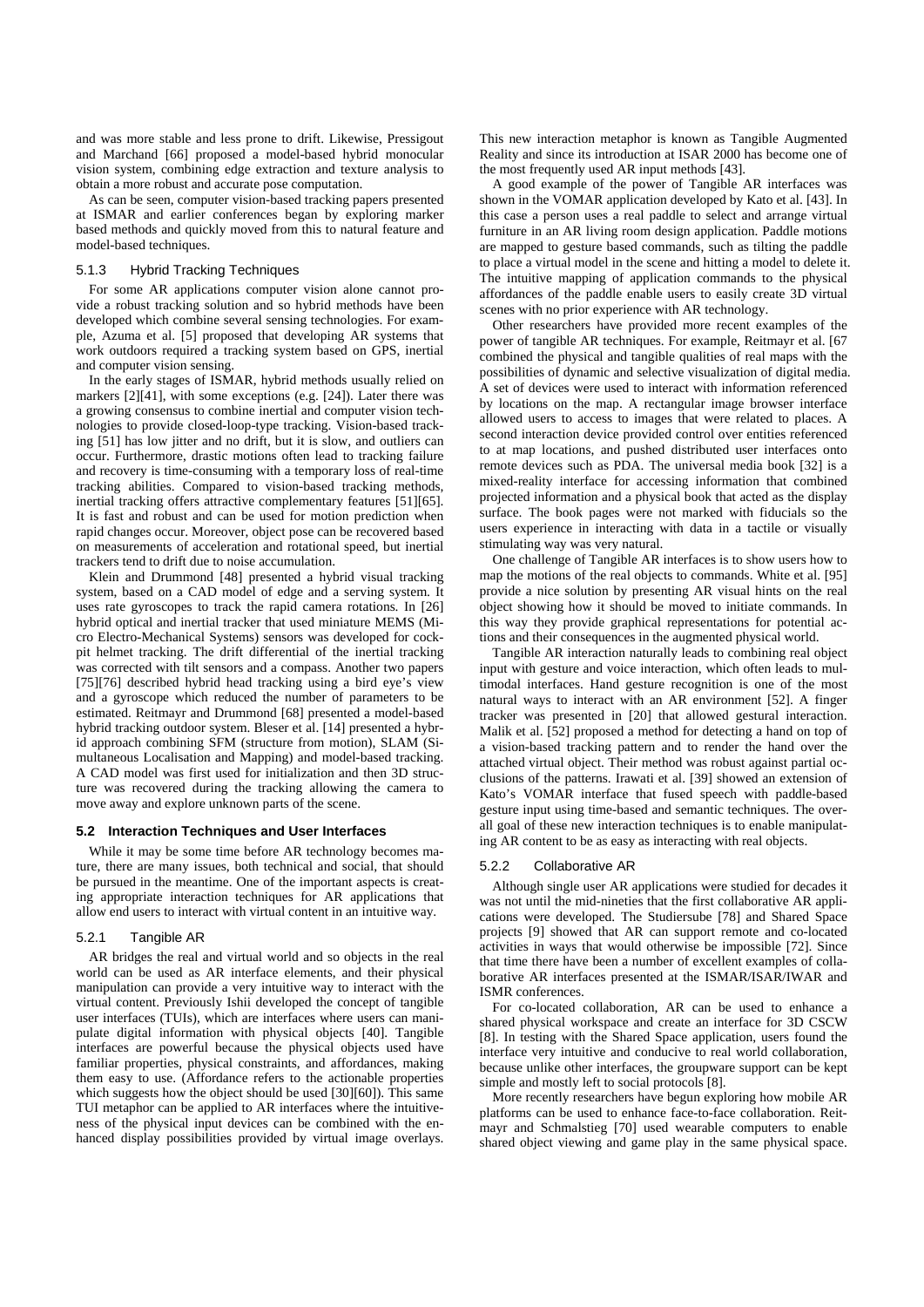The Inivisible Train project allowed up to 8 users to play an AR train game together on PDAs [90] and Henrysson et al. [33] demonstrated the first face-to- face collaborative AR application on mobile phones —AR Tennis. In AR Tennis two players pointed their camera phones at ARToolKit markers and saw a virtual tennis court model superimposed over the real world. They could then move their phones to hit a virtual ball to each other, hearing a sound and feeling a vibration when the virtual ball hits the real phone. A small pilot user study found that users preferred AR gaming over non AR face to face gaming and that multi-sensory feedback enhanced the game playing experience.

 For remote collaboration, AR is able to seamlessly integrate multiple users with display devices in multiple contexts, enhancing telepresence. For example, an AR conferencing system was developed [42] that allowed virtual images of remote collaborators to be overlaid on multiple users' real environments. Its virtual video windows and users' eye point were placed properly to support spatial and gaze cues for natural collaboration. Stafford et al. [81] proposed a new interaction metaphor—godlike interaction that used full 3D capture and reconstruction to facilitate communication of situational and navigational information between indoor users equipped with tabletop displays, and outdoor users equipped with mobile AR systems. The outdoor AR view showed the indoor user's hand appearing from the sky, and pointed to a location in the distance like a God-like interaction.

 Although there have been a number of collaborate AR prototypes created, few of them have been evaluated in formal user studies. Kiyokawa et al. [46] provide a good example of how to conduct a user study of a collaborative interface. In this case they explored how different AR display affordances may change the nature of the collaboration and how the location of the AR task space affects verbal and non-verbal communication behaviours

## 5.2.3 Hybrid AR Interface

A hybrid user interface combines a variety of different, but complementary interfaces [15]. Thus a flexible infrastructure for hybrid user interfaces should automatically accommodate a changing set of input and output devices and the interaction techniques which use them. As a result, the operations the system supports will be more than conventional ones and can even be extended to allow users to specify new operations at run time.

Butz et al. [15] described a prototype of the hybrid interface EMMIE in which a shared 3D environment manager was distributed across a heterogeneous set of computers, displays, and devices, complementing each other and supporting general information exchange mechanisms between the different displays. Likewise, Sandor et al. [74] configured a hybrid user interface where an AR overlay was presented on a head-tracked, see-through, head-worn display providing overlaid visual and auditory feedback. Their AR system could then be used to help support end users in assigning physical interaction devices to operations and virtual objects on which to perform those operations, and in documenting these mappings as the user interacts with the system. Benko et al. [7] presented the VITA collaborative mixed reality system for archaeological excavation where see-through HMDs were combined with a multi-user, multi-touch, projected table surface, a large screen display, and a tracked hand-held display. Users could use a tracked glove, speech commands, and the multi-touch sensitive surface to interact multimodally with the system and collaborate by jointly navigating, searching, and viewing data.

## **5.3 Display Techniques**

Analyzing the conference proceedings, the display technologies mainly focus on three types: see-through head-mounted displays, projection-based displays and handheld displays.

#### 5.3.1 See-through HMDs

See-through HMDs are mostly employed to allow the user to see the real world with virtual objects superimposed on it by optical or video technologies. They may be fundamentally divided into two categories: optical see-through (OST) and video see-through (VST) HMDs. Optical see-through displays are those that allow the user to see the real world with their natural eyes and which overlay graphics onto the users view by using a holographic optical element, half silvered mirror or similar technology. The main advantage of OST displays is that they offer a superior view of the real world including a natural, instantaneous view of the real scene, seamlessness (strictly speaking, zero-parallax, as most (but not all) of what are available today have some sort of frame surrounding the optics) between aided and periphery views as well as simple and lightweight structures. Video see through displays are those in which the user has a video view of the real world with graphics overlaid on it. The advantages of VST HMDs include consistency between real and synthetic views, and availability of a variety of image processing techniques like correction of intensity and tint, blending ratio control [44]. Thus, VST displays can handle occlusion problems more easily compared to OST displays due to various image processing techniques.

At the ISMAR conference, researchers use both OST HMDs [10][45][47][61] and VST HMDs [82]. For OST HMDs, one of the main challenges is the generation of correct occlusion effects between virtual and real objects [3]. Kiyokawa et al. [47] first presented a novel optics design for OST displays (ELMO-1) that can present mutual occlusion of real and virtual environments. Later they showed another occlusion-capable OST HMD (ELMO-4) for supporting co-located collaboration [47]. Compared to their previous work, ELMO-4 was greatly improved in terms of its contrast, resolution, pixel quality, effective FOV, and response time, etc.

Bimber and Fröhlich [10] showed a method that produced correct occlusion effects by projecting shadows onto real objects located behind virtual ones using projector-based illumination. Olwal et al. [61] presented a novel auto-stereoscopic OST system, where a transparent holographic optical element (HOE) was used to separate the views from two digital projectors. The HOE can be incorporated into other surfaces and users needn't wear special glasses. Thus it provided minimal intrusiveness and great flexibility.

For VST HMD, State et al. [82] built one with zero eye-offset from commercial components and a mount fabricated via rapid prototyping. The orthoscopic HMD's layout was created and optimized with a software simulator. Using simulation and rapid prototyping, one can quickly design and build a parallax-free, orthoscopic VST HMD suitable for demanding medical AR work. This device is likely the most sophisticated VST HMD ever constructed.

Head-mounted projective displays (HMPD) [36] are an alternative to HMDs. They typically use a pair of miniature projectors mounted on the head that project images onto retro-reflective material in the environment which is then reflected into the users eyes. The main advantages of HMPDs compared to HMDs is that they can support a large field of view (up to 90°), allow easier corrections of optical distortions, and provides the ability to project undistorted images onto curved surfaces. However, light from the HMPD needs to pass through the display optics several times which can cause a reduction in image brightness. Outside of IS-MAR, the idea of HMPDs was first presented by [25]; other related work can be referred to in [37].

## 5.3.2 Projection-Based Displays

A projection-based display is a good option for applications that do not require several users to wear anything, providing minimal intrusiveness. There are a variety of projection-based display techniques proposed for displaying graphical information directly on real objects or even daily surfaces in everyday life. Bimber and Fröhlich [10] presented projector illumination techniques for creat-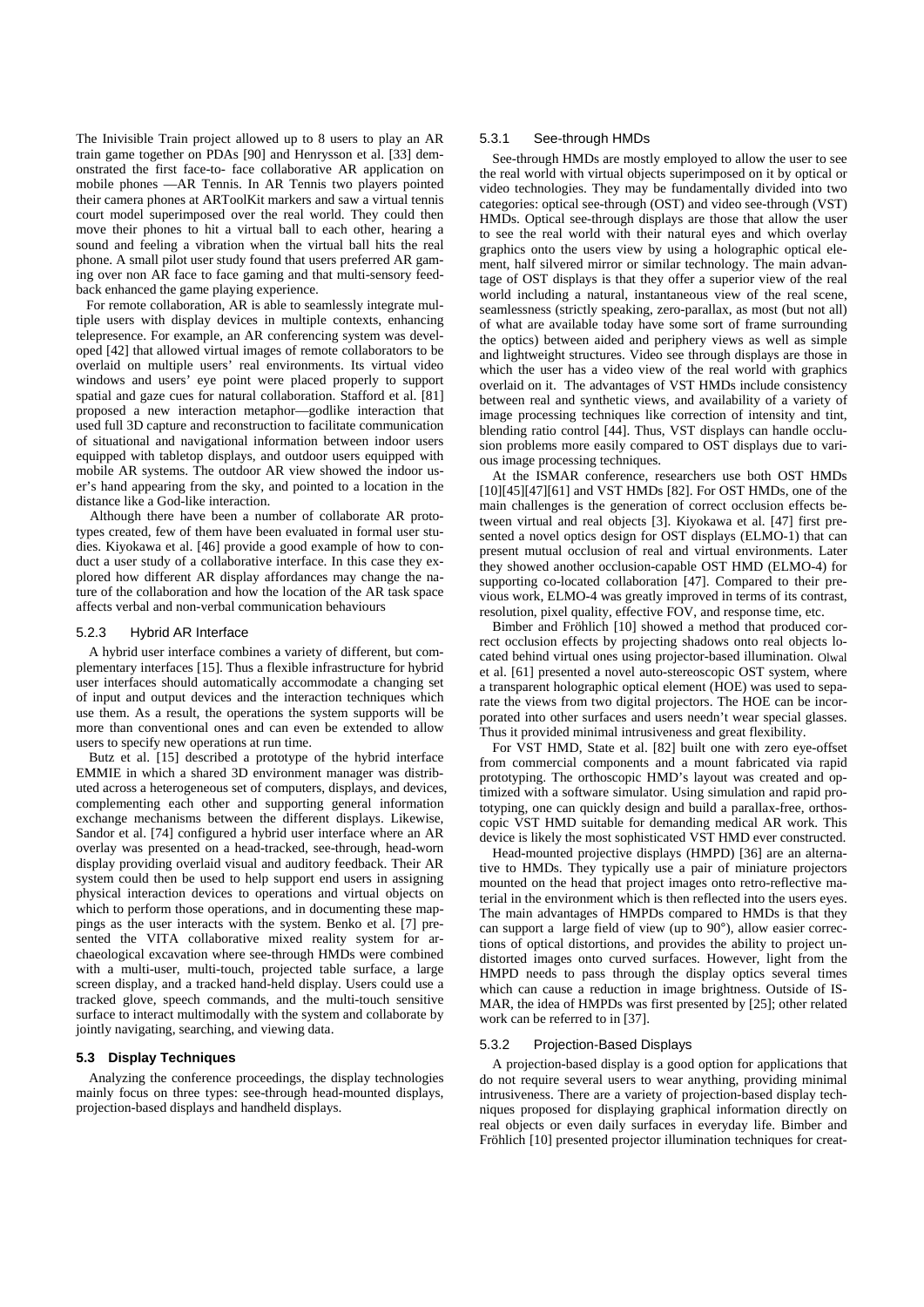ing correct occlusion effects with view-dependent OST displays. In this way, they combined the merits of projectors and OST displays. Bimber et al. [13] showed a view-dependent stereoscopic visualization on ordinary surfaces, enabled by four main components: geometric warping, radiometric compensation, multi-focal projection and multi-projector contributions.

Many researchers have seen possibilities from the fact that video projectors and cameras can be operated simultaneously [11][19], although conflicting lighting requirements made such systems very difficult to realize. For example, Bimber et al. [11] used video projectors and cameras to create a consistent illumination between real and virtual objects inside the Virtual Showcase. Cotting et al. [19] introduced a method to imperceptibly embed arbitrary binary patterns into ordinary color images for simultaneous acquisition and display, though their system lacked scalability and a working stereo projection. Ehnes et al. [22] extended the earlier work of Pinhanez [64] on using video projection to display virtual images on real objects directly. Unlike Pinhanez's work they combined video tracking technologies for tracking real object motion and keeping the augmented image on the object while it was moving.

## 5.3.3 Handheld Displays

Handheld displays are a good alternative to HMD and HMPD systems for AR applications, particularly because they are minimally intrusive, socially acceptable, readily available and highly mobile. Currently, there are several types of handheld devices which can be used for a mobile AR platform: Tablet PCs, UMPCS, and phones (cell phones, smart phones and PDAs). Most of relatively early wearable prototypes, like "Touring Machine" [24] and MARS [35], were based on tablet PCs, notebooks or custom PC hardware, and usually had hardware in a large and heavy backpack. They provided greater computational power and input options than PDAs or phones, but were bulky and considerably more expensive.

Möhring et al. [53] presented the first self-contained AR system running on a consumer cell phone. It supported optical tracking of passive paper markers and correct integration of 2D/3D graphics into the live video-stream at interactive rates. However, the drawbacks were low video stream resolution, simple graphics and memory capabilities, as well as a slow processor. Compared to cell phones, PDAs have bigger screens and faster processors. The AR-PDA setup [28] consisted of a PDA and a camera. The PDA was connected to an AR-server using WLAN and sent a video stream to the server for markerless tracking and rendering. However, this thin-client approach requires a dedicated server infrastructure and limited mobility. Recent smart phones, with integrated cameras, GPS, and fast processors and dedicated graphics hardware will be more preferred.

Wagner et al. [91] ported the ARToolKit tracking library to the Pocket PC and developed the first self-contained PDA AR application. They also developed a library called Klimt for computer graphics researchers that wrapped an underlying OpenGL ES implementation and added the most important missing OpenGL and WGL features [92].

At ISMAR, there have been a number of handheld AR applications presented, such as the AR-Kanji collaborative game [93] which allows people to use a handheld AR system for teaching Japanese Kanji characters. Schmalstieg and Wagner [79] present a framework for the development of handheld (e.g. smartphones with Windows CE) Augmented Reality, Studierstube ES. A clientserver architecture for multi-user applications, and a game engine for location based museum games is constructed based on this platform.

#### **6 LIMITATIONS OF AR**

Despite the considerable advances made in each of these areas, there are still limitations with the technology that needs to be overcome. In this section we describe some of the obstacles to be addressed.

# **6.1 Tracking Techniques**

The main difficulty of real time 3D tracking lies in the complexity of the scene and the motion of target objects, including the degrees of freedom of individual objects and their representation. For example, motving objects may separate and merge due to (partial) occlusion or image noise, and object appearance may also change due to different illuminations. Vision-based tracking aims to associate target locations in consecutive video frames, especially when the objects are moving fast relative to the frame rate. In some cases, this can be mitigated when markers such as LEDs are allowed placed in the environment, especially in small-scale applications. Although maker-based tracking can enhance robustness and reduce computational requirements, they need certain maintenance and often suffer from limited range and intermittent errors because they provide location information only when markers are in sight. Therefore, marker-based methods are not scalable to handle large scale navigation which may be required in an outdoor environment.

Model-based methods can capitalize on the natural features existing in the environment and thus extend the range of the tracking area using natural features which are relatively invariant to illuminations. For example, edges are the most frequently used features as they are relatively easy to find and robust to changes in lighting. Often model-based tracking methods use correspondence analysis which is in turn supported by prediction. For example, Kalman filters [87] are often deployed to estimate the uncertainties of prediction. Although this is computationally efficient, its representation power is restricted because Kalman filters only apply to (approximately) linear systems that can be described by unimodal distributions. It is often not the case with a cluttered background with complex dynamics where the distribution is likely to be multimodal. Despite the fact that particle filters [87] can be applied to arbitrary, non-linear systems, they are less efficient than Kalman filters. Model-based methods also usually require the cumbersome process of modelling, especially when creating detailed models for large a cluttered environment.

Another challenge lies in how to accurately find distinguishable objects for "markers" outdoors, since they are not always available. This often leads to tracking failure. For example, the limitation of [14] is that distant features cannot be reliably reconstructed and so are not effectively used in the pose computation.

Thus hybrid tracking systems are more promising, although one often overlooked issue is the ergonomics of such systems, including size, weight, power, and ruggedness, etc.

# **6.2 Interaction Techniques and User Interfaces**

AR enables users to manipulate digital objects by tangible physical tools, even directly by hand. However, there are some limitations currently, including (1) it is relatively difficult to tell the state of the digital data associated with physical tools [31], (2) the visual cues conveyed by tangible interfaces are also sparse [80], and (3) three dimensional imagery in a tangible setting can be problematic as it is dependent on a physical display surface. For example, the universal media book [32], employing markless tracking, depends on the texture of the projected content. If the content to be rendered does not have enough texture needed for detection of feature points, the system will not be able to estimate the geometry of the page. Markers can mitigate this problem. The finger tracker in [20] is based on a special glove with retro-reflective markers. Nevertheless, as mentioned before marker-based object tracking might fail by hand-occlusion or become unstable in slanted views.

From a human factors point of view, there are also plenty of issues to be considered. Physically, the design of the system is often cumbersome, leading to discomfort for the user. For example, in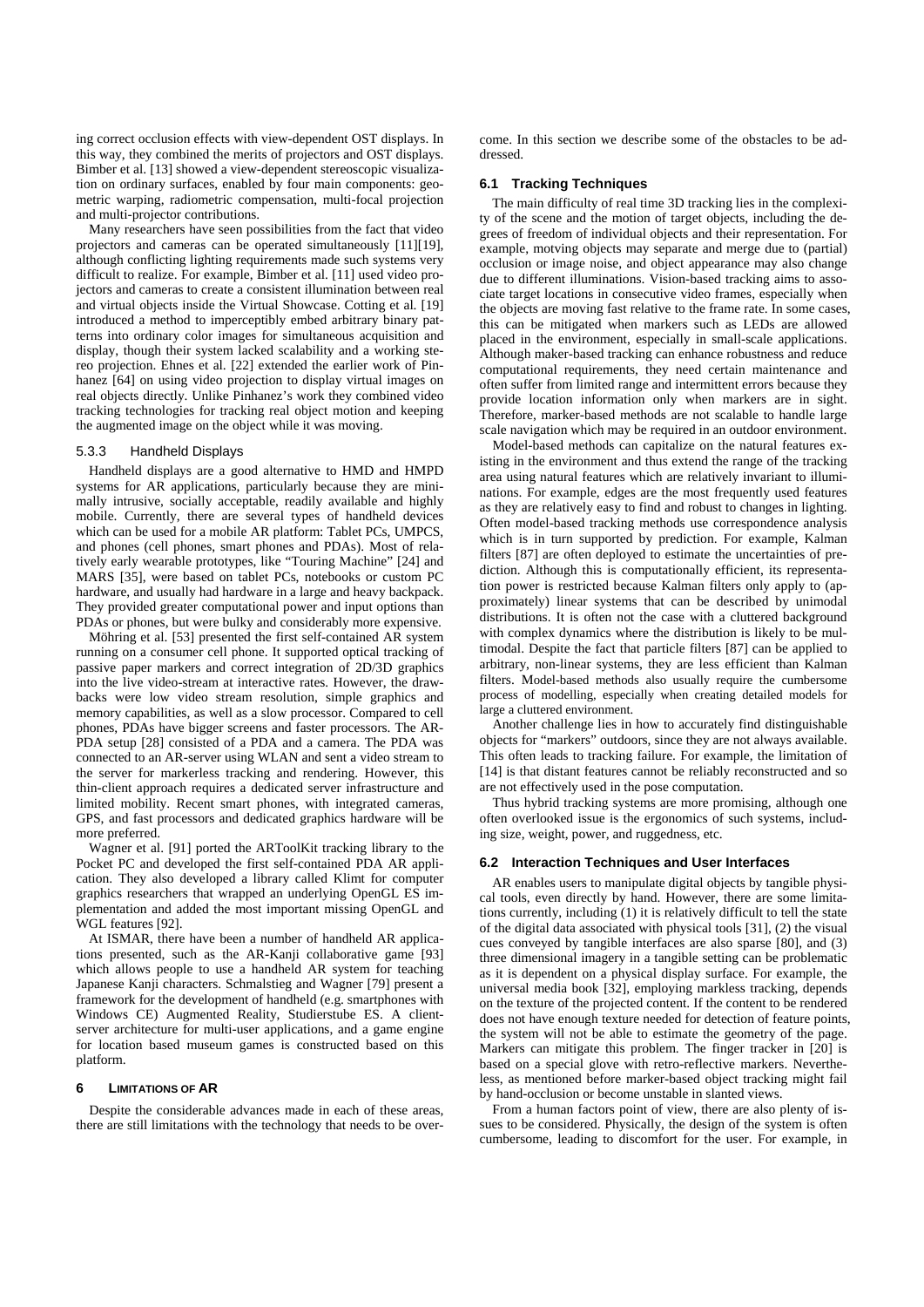the wearable system of [77] a whole set of heavy equipment is needed to be carried for a long time. Likewise, users complained about the discomfort of wearing the interaction devices for an extended period of time and tethered cables often becoming tangled for the VITA collaborative mixed reality system [7]. In this sense, AR interfaces based on handheld devices are thus suitable, despite the fact that they have small keypads, small screens, limited resolution, bandwidth, and computational resources. However, they do provide uniqueness and attractiveness, such as mobility, light weight, and a personal gadget for social interaction, etc.

Cognitively, the complex design of the system often makes it hard to use. One good example is hybrid AR interfaces, where more complex operations tend to make it harder for users to maneuver the system and thus may reduce user satisfaction. Seamlessness may be more complicated to achieve among different computer platforms, display devices of different sizes and dimensionalities, and among different (local or remote) users. According to Norman [60], the problem of incompatibility between the user's mental model and the designer's model arises because the designer does not talk directly with the user. The designer can only talk to the user through the "system image" - the designer's materialized mental model. Usability expert Nielsen [59] gives five quality components of usability goals, which are: learnability, efficiency, memorability, error, and subjective satisfaction.

Some might argue that it is not necessary to tackle this problem while many other technical problems are still pending. It should never be too early to consider this. We even have to consider more than these two (physical and cognitive) dimensions. In the context of human-computer interaction (HCI), we need approaches to understand the radical contingency of meanings in human activities, since the experience of using an interactive artifact is not only physically, cognitively but also socially, emotionally, and culturally situated.

## **6.3 AR Displays**

According to Eitoku et al. [23], display design for AR should have four guidelines: (1) Virtual information coexists with the real world; (2) Supports collaborative work; (3) Does not burden the users with special apparatus; and (4) Supports the need to naturally display three dimensional images. HMDs are the most direct and flexible way of presenting augmentations of the environment to users. However, users have to wear them continuously which might be cumbersome and uncomfortable after a long time. Meanwhile, HMDs usually have a limited FOV, which cannot effectively support collaborative work without non-verbal cues like eye contact. Some HMDs may also distort 3D images. For example, the prototype display in [47] had problems with light attenuation caused by the LCD panel and transparency; the system in [61] suffered from the image distortions inherent in all horizontal-parallax-only displays, violating guideline 4. Also, HMDs may deal not well with supporting multiple users. As an example, the shadow generated in the real surface especially for observer A might also be viewed by observer B if this real surface can be visible from multiple perspectives [10].

Projector-based displays can make the augmentation visible to several users. Furthermore, they provide high resolution, improved consistency of eye accommodation and convergence, reduced motion sickness, and the possibility of integration into common working environments [10]. Projector-based displays can combine the advantages of spatial virtual reality and spatial augmented reality [12]. However, one main disadvantage is that they usually lack mobility, because the setups for most projection-based displays are fixed. A single projector usually is set up for a single viewer and often causes self-occlusion; not all portions of the real content can be lit by a single light projector [10]. However if the user is headtracked, then arbitrary viewpoints can be supported, and if the multiplexing is fast enough, then multiple observers/viewpoints can be

supported at the same time. Multi-projector displays can provide a much larger display area, alleviate self-occlusion problems, and seem more ubiquitous. Unlike handheld displays, they usually don't support mobile AR applications as they are fixed to the surface for which they are installed, unless they can be embedded into mobile devices.

Handheld displays can be more flexible and support mobile AR applications. The main limitation may be the tracking. Currently, most handheld displays based AR systems employ ARToolKit or similar tracking with markers, which limit the work range. However GPS, physical sensors and RFID readers are integrated into many 3G cell phones, and could be used in future hybrid tracking solutions.

# **7 RECENT TRENDS AND FUTURE DIRECTIONS**

Upon reviewing work published in the past ten years in ISMAR, recent trends and several possible future directions are speculated for further research.

## **7.1 Tracking Techniques**

Analyzing various tracking methods, three possible tracking research directions are identified that allow researchers to effectively capitalize on knowledge in video frames, or integrate vision-based methods with other sensors in a novel way.

The first is to incorporate a recognition system to acquire a reference representation of the real world. Tracking method are usually based on a two-stage process [29][83]; a learning or feature extraction stage, and a tracking stage. During the learning stage, some key features relatively invariant to the environment are extracted such that it is mostly a bottom-up process. Typically the computational complexity for these algorithms is low, since most of the computational load is in the training phase. It can enable reinitialization of the tracking system to recover when it fails by using automatic recognition. However, recovering camera positions in each frame independently typically result in jitter. Thus, temporal continuity relations across frames can also considered when constructing automatic recognition systems. With great success to various state estimation problems in tracking, Rao-Blackwellized particle filters (RBPF) leverage the efficiency of Kalman filters and the representational power of particle filters might be applied for estimation of uncertainties [21].

However, the method mentioned above still heavily relies on features of the scene which the learning stage provides. If features invariant to the scene are comprehensive, it can facilitate registration. However, comprehensive features are often not readily available. Thus, tracking without these features (prior knowledge, or maps, model-free) is a more general method and might be another trend for tracking research. One of the methods is SLAM which constructs edge models from image sequences without any prior knowledge of the world [58]. Klein and Murray [49] developed an alternative to the SLAM methods without any prior model of the scene. Their method produced detailed maps with thousands of landmarks tracked at frame-rate, with an accuracy and robustness comparable to state-of-the-art model-based systems. However, this method has various tracking failure modes and mapping inadequacies, and is constrained to a small AR workspace. Further research on this direction could provide promising results, but it is mostly a top-down process and hard to deal with object dynamics, and evaluation of different hypotheses. The computational complexity for these algorithms is usually much higher. Thus, the above mentioned methods might be combined with recursive tracking to some extent such that minimal prior knowledge is needed while object dynamics can be easily handled in complex environments.

As ubiquitous AR arises from the convergence of AR and ubiquitous computing, ubiquitous tracking is on the horizon. It extends hybrid tracking one step further, where data from widespread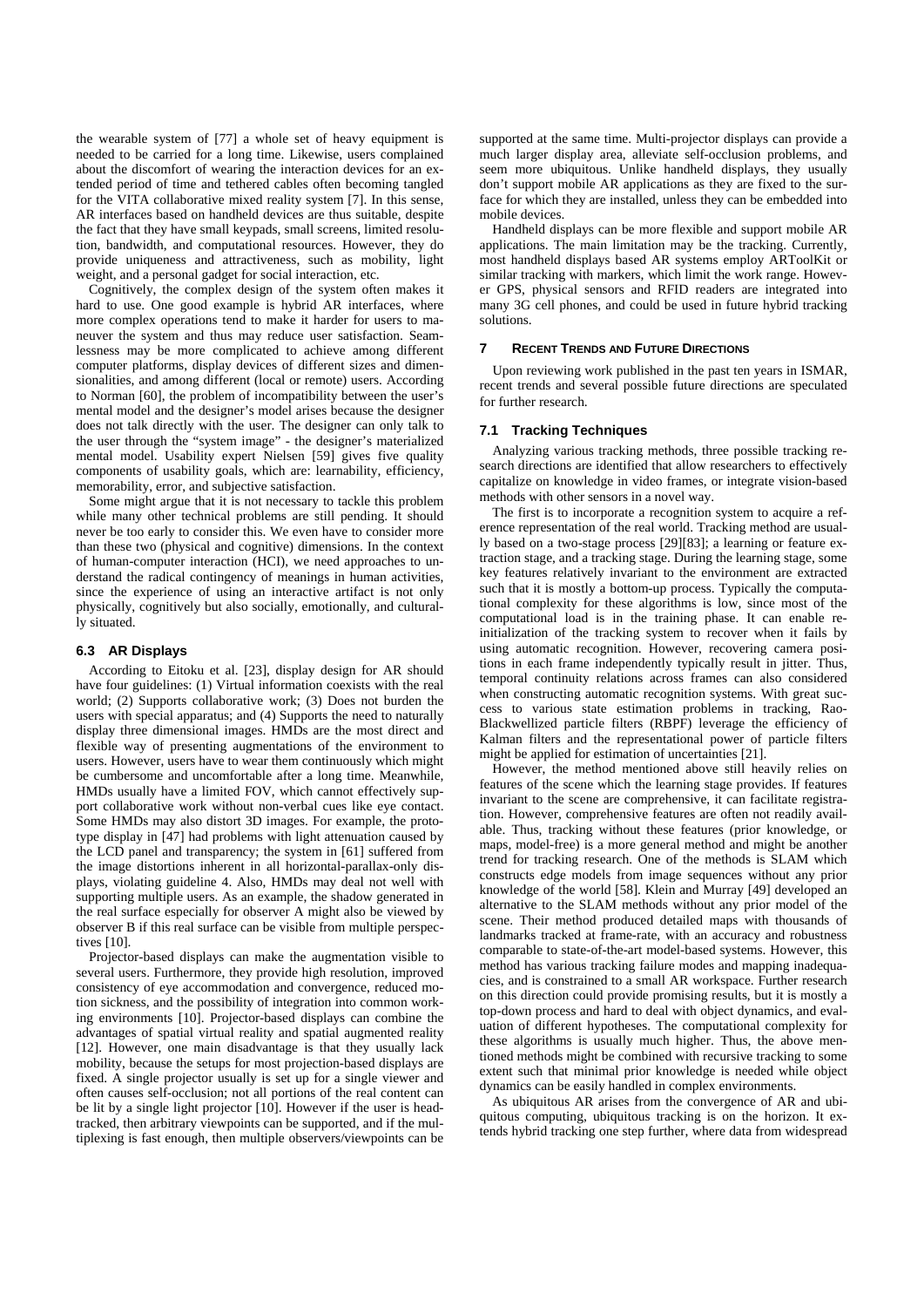and diverse heterogeneous tracking sensors can be automatically and dynamically fused and then transparently provided to applications, and thus make AR systems more pervasive [38][56]. Other than using one sensor (or a set of a few sensors) that is combined with an algorithm usually specific to that particular sensor, a large number of small and simple sensors can be employed. The combination of many simple sensors (forming a denser sensor network) that individually gives information on just a small aspect of the context, results in a total picture that might be richer than the onesmart-sensor approach. Thus, tracking failure from one sensor (e.g. partial, even total occlusion, drastically changes, illumination) can be recovered from others. Besides traditional sensors, new candidate sensors might be GPS [69], RFID, etc. Fusion of measurements from different (mobile and stationary) sensors improves overall tracking quality and robustness. For example, although GPS has low accuracy, the 2D GPS position together with average user height can be used as an initial estimate for the visual tracking [69].

The third challenge is to construct a pervasive middleware to support the AR system. Since there coexists diverse heterogeneous tracking sensors, it might be rather difficult to model complex setups and issues like time in processing sensor information arises. Moreover, to fully make use of the diverse sensor data, effective information fusion algorithms must be employed, whether it's at sensor data level, feature level, or decision level.

#### **7.2 Interaction Techniques and User Interfaces**

AR technology creates opportunities for exploring new ways to interact between the physical and virtual world, which is a very important area for future research. Three important research paradigms—ubiquitous computing [94], tangible bits [40], and sociological reasoning to problems of interaction [85] can be explored to develop new interaction techniques. Ubiquitous computing deals with computing in the environment and with activities in the context of the environment [94]. Tangible User Interfaces augment the real physical world by coupling digital information to everyday physical objects and environments [40]. Social, psychological, cultural, organizational, and interactional context can be found in AR systems integrating social computing by making socially produced information available to their users [85]. The first two paradigms change the world itself into an interface, taking advantage of natural physical affordances [30][60] to achieve a heightened legibility and seamlessness of interaction between users and information [40].

However, in terms of design and usability, whether these physical affordances, constraints, and properties are made perceived, visible, or actionable is of great importance. In AR, most work makes use of visual cues (e.g. [67][95]) to enhance usability and user experience. Other cues, such as haptic [1], or audio [34] are less obvious, and some affordances are of no use. For example, if a screen is not touch-sensitive, though it still affords touching, it has no result on the computer system. Ubiquitous computing enables information processing capability to be present in everyday objects. Thus, it essentially extends AR interfaces to daily objects. Currently, various challenges in ubiquitous tracking make this interaction paradigm in its infancy.

Moreover, the third paradigm is to understand the social, cultural and psychological phenomena behind AR. Historically, human knowledge, experience and emotion are expressed and communicated in words and pictures. Given the advances in interface and data capturing technology, knowledge, experience and emotion might now be presented in the form of AR content. As far as we know, almost no work published in the venue of ISMAR is toward affective (emotional) user interface. However, capturing, representing and processing human affective (emotional) and cognitive (behavioral) knowledge about the real and virtual space are fundamental issues of human-computer interaction (HCI) in the context of interactive digital media (IDM). How to leverage psychological and social impacts of the virtual and real environments across demographic user profiles is expected to shed light on the understanding of the AR development as IDM products.

# **7.3 AR Displays**

During the past ten years, HMDs were commonly employed in AR systems and will still be important for some years to come. Ideally, they are tailored for each specific application. Requirements of each application will guide the design process and then determine the appropriate HMD parameters [16]. We are expecting more sophisticated HMDs with higher resolution, wide FOV, high speed and flexible head mobility; the size and weight of HMDs are designed ergonomically. Unfortunately, slow, though steady, progress is being made towards low cost and ergonomic HMDs. Researchers and system designers have an important role not only to extend the cutting-edge AR technology, but also to enlighten the public to the AR technology and foster its potential market [44].

Projection-based displays have a bright future. Future projectors can be capable of undistorted projection, and multiple viewing angles with compact size, with low power. Thus multiple projectors can be integrated into the user's daily environment to enhance the overall image quality and even support mobile or spatial AR configurations with minimal intrusion.

Recently handheld Pico Projectors have been rolled out by companies like Microvision, Foxconn and DisplayTECH. For example, the Foxconn Pico Projector<sup>1</sup> uses a 0.3-inch Texas Instruments DLP chip and projects a resolution of 854x480 pixels from a small package roughly the size of a matchbox (just 65 grams) while using less than 100 mw of power. Future Pico Projectors can be embedded in or attached as an accessory cell phones, PDAs, cameras, or stand-alone video projectors, etc.

Handheld displays are also a promising platform for mobile AR applications, especially cell phones which have a huge number of users. Furthermore, they provide an interesting research area for AR interaction metaphors and techniques, which are quite different from HMDs.

## **8 CONCLUSIONS**

This paper has reviewed the development in AR research presented over the last ten years at the ISMAR, ISMR, ISAR and IWAR conferences, with a particular focus on Tracking, Interaction and Display technologies. Other topics, such as rendering techniques, calibration and registration also need to be considered to ensure that AR technology reaches a high level of maturity. Currently, to bring AR research from laboratories to industry and widespread use is still challenging, but both academia and industry believe that there is huge potential for AR technology in a wide range of areas. Fortunately, more researchers are paying attention to these areas, and it is becoming easier than ever before to be involved in AR research.

## **9 ACKNOWLEDGEMENTS**

<u>.</u>

We would like to appreciate the anonymous reviewers for their constructive suggestions for enhancing this paper. We also thank other reviewers, including Ronald Azuma, Reinhold Behringer, Oliver Bimber, Steve Fiener, Gudrun Klinker, David Mizell, Ulrich Neumann, and Bruce Thomas for their invaluable criticism and advice for further improving this paper.

<sup>1</sup> http://gizmodo.com/tag/pico-projectors/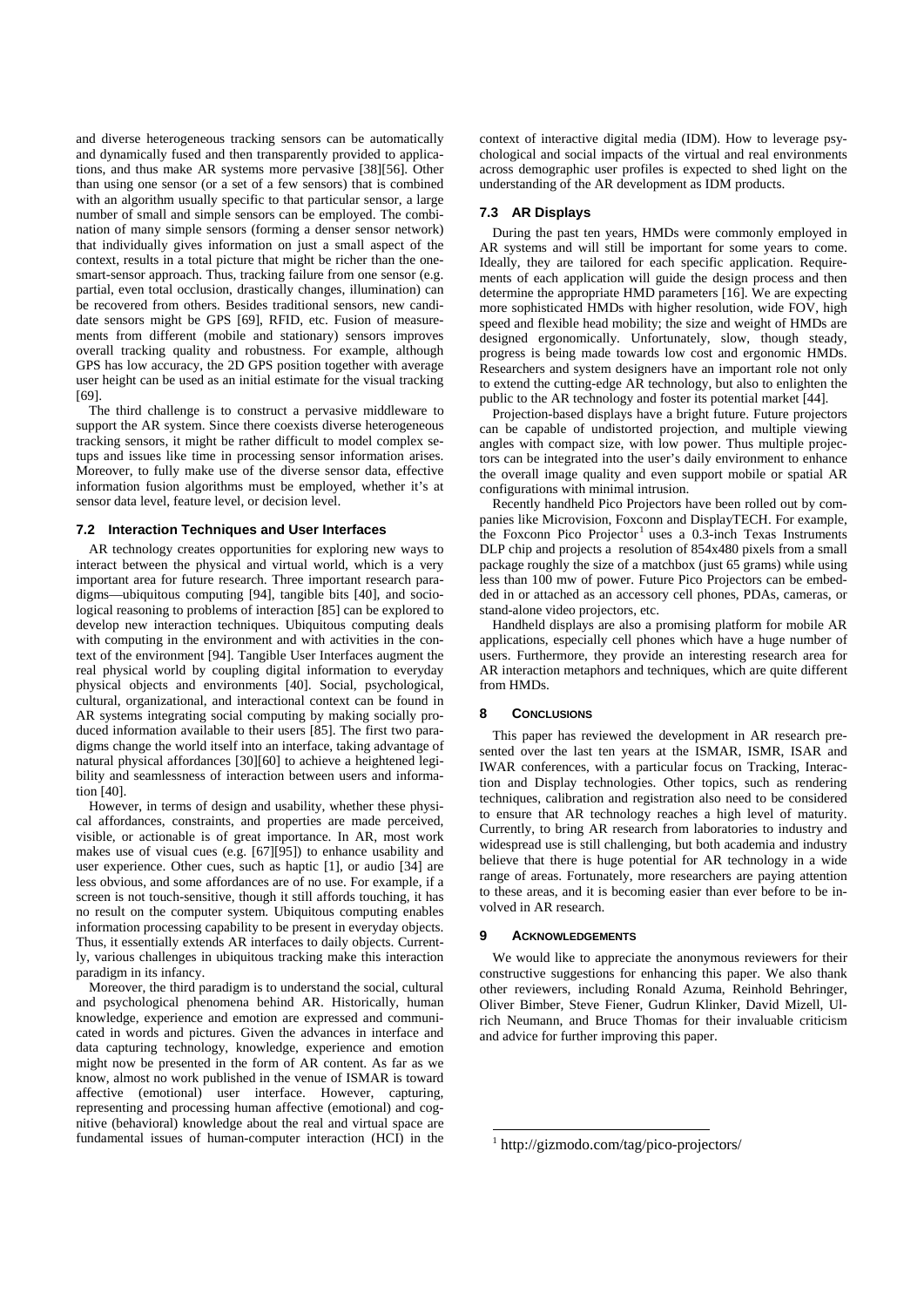#### **REFERENCES**

- [1] M. Anabuki and H. Ishii. AR-Jig: A Handheld Tangible User Interface for Modification of 3D Digital Form via 2D Physical Curve. In *ISMAR '07*, pp. 55-66, 2007.
- [2] T. Auer and A. Pinz. Building a hybrid tracking system: Integration of optical and magnetic tracking. In *IWAR '99*, pp.13-22, 1999.
- [3] R.T. Azuma. A survey of augmented reality. *Presence: Teleoperators and Virtual Environments* 6:4, 355-385, 1997.
- [4] R.T. Azuma, Y. Baillot, R. Behringer, S. Feiner, S. Julier, and B. MacIntyre. Recent advances in augmented reality. *IEEE Computer Graphics & Applications*, 21:6, 34-47, 2001.
- [5] R.T. Azuma, B.R. Hoff, I. Howard E. Neely, R. Sarfaty, M. J. Daily, G. Bishop, L. Vicci, G. Welch, U. Neumann, S. You, R. Nichols, and J. Cannon. Making augmented reality work outdoors requires hybrid tracking. In *IWAR '98*, pp. 219-224, 1998.
- [6] M. Bajura and N. Ulrich. Dynamic registration correction in videobased augmented reality systems. *IEEE Computer Graphics and Applications*, 15:5 52-60, September 1995.
- [7] H. Benko, E.W. Ishak and S. Feiner. Collaborative mixed reality visualization of an archaeological excavation. In *ISMAR '04*, pp. 132-140, 2004.
- [8] M. Billinghurst and H. Kato. Collaborative augmented reality. *Communications of the ACM*, 45:7, 64-70, 2002.
- [9] M. Billinghurst, S. Weghorst and T. Furness III. Shared Space: An augmented reality interface for computer supported collaborative work. In *CVE '*96, 1996.
- [10] O. Bimber and B. Fröhlich. Occlusion shadows: using projected light to generate realistic occlusion effects for view-dependent optical see-through displays. In *ISMAR '02*, pp. 186-319, 2002.
- [11] O. Bimber, A. Grundhofer, G. Wetzstein and S. Knodel. Consistent illumination within optical see-through augmented environments. In *ISMAR '03*, pp. 198-207, 2003.
- [12] O. Bimber and R. Raskar. Spatial augmented reality: Merging real and virtual worlds. A K Peters LTD, 2005.
- [13] O. Bimber and G. Wetzstein, A. Emmerling, and C. Nitschke. Enabling view-dependent stereoscopic projection in real environments. In *ISMAR '05*, pp. 14-23, 2005.
- [14] G. Bleser, H. Wuest and D. Stricker. Online camera pose estimation in partially known and dynamic scenes. In *ISMAR '06*, pp. 56-65, 2006.
- [15] A. Butz, T. Hollerer, S. Feiner, B. MacIntyre and C. Beshers. Enveloping users and computers in a collaborative 3D augmented reality. In *IWAR '99*, pp. 35-44, 1999.
- [16] O. Cakmakci and J. Rolland. Head-Worn Displays: A Review. *IEEE/OSA J. Display Technology* 2:3, 199-216, 2006.
- [17] Y. Cho, J. Lee and U. Neumann. A multi-ring fiducial system and an intensity-invariant detection method for scalable augmented reality. In *IWAR '98*, pp. 147-156, 1998.
- [18] A. Comport, E. Marchand and F. Chaumette. A real-time tracker for markerless augmented reality. In *ISMAR '03*, pp. 36-45, 2003.
- [19] D. Cotting, M. Naef, M. Gross and H. Fuchs. Embedding imperceptible patterns into projected images for simultaneous acquisition and display. In *ISMAR '04*, pp. 100-109, 2004.
- [20] K. Dorfmüller-Ulhaas and D. Schmalstieg. Finger tracking for interaction in augmented environments. In *ISAR '01*, pp. 55-64, 2001.
- [21] A. Doucet, N. De Freitas and N. Gordon, editors. *Sequential Monte Carlo in Practice*. Springer-Verlag, New York, 2001.
- [22] J. Ehnes, K. Hirota and M. Hirose. Projected augmentationaugmented reality using rotatable video projectors. In *ISMAR '04*, pp. 26-35, 2004.
- [23] S. Eitoku, T. Tanikawa and M. Hirose. Display composed of water drops for filling space with materialized virtual three-dimensional objects. In *IEEE VR '06*, pp. 159-166, 2006.
- [24] S. Feiner, B. MacIntyre, T. Höllerer and T. Webster. A touring machine: prototyping 3D mobile augmented reality systems for exploring the urban environment. In *ISWC '97*, pp. 74-81, 1997.
- [25] J. Fergason. Optical system for head mounted display using retroreflector and method of displaying an image. U.S. patent 5,621,572, April 15, 1997.
- [26] E. Foxlin, Y. Altshuler, L. Naimark, and M. Harrington. Flight Tracker: A novel optical/inertial tracker for cockpit enhanced vision. In *ISMAR '04*, pp. 212-221, 2004.
- [27] P. Fua and V. Lepetit. Vision based 3D tracking and pose estimation for mixed reality. In M. Haller, M. Billinghurst, B. H. Thomas Eds, *Emerging Technologies of Augmented Reality Interfaces and Design*, pp. 43-63, Idea Group, Hershey, 2007.
- [28] C. Geiger, B. Kleinjohann, C. Reimann and D. Stichling. Mobile AR4ALL. In *ISAR '01*, pp. 181-182, 2001.
- [29] Y. Genc, S. Riedel, F. Souvannavong, C. Akinlar and N. Navab. Marker-less tracking for AR: A learning-based approach. In *ISMAR '02*, pp. 295-304, 2002.
- [30] J. J. Gibson. The theory of affordances. in R. E. Shaw and J. Bransford, Eds, *Perceiving, Acting, and Knowing*. Hillsdale, NJ: Lawrence Erlbaum Associates, 1977.
- [31] M. Gorbet, M. Orth and H. Ishii. Triangles: tangible interface for manipulation and exploration of digital information topography. In *CHI '98*, pp. 49-56, 1998.
- [32] S. Gupta and C.O. Jaynes. The universal media book: tracking and augmenting moving surfaces with projected information. In *ISMAR '06*, page 177-180, 2006.
- [33] A. Henrysson, M. Billinghurst and M. Ollila. Face to face collaborative AR on mobile phones. In *ISMAR '05*, pp. 80-89, 2005.
- [34] K. Higa, T. Nishiura, A. Kimura, F. Shibata and H. Tamura. A twoby-two mixed reality system that merges real and virtual worlds in both audio and visual senses. In *ISMAR '07*, pp. 203-206. 2007.
- [35] T. Höllerer, S. Feiner, T. Terauchi, G. Rashid and D. Hallaway. Exploring MARS: developing indoor and outdoor user interfaces to a mobile augmented reality system. *Computers and Graphics*, 23:6, 779-785, 1999.
- [36] H. Hua, C Gao and L.D. Brown, J.P. Rolland. Using a head-mounted projective display in interactive augmented environments. In *ISAR '01*, pp. 217-223, 2001.
- [37] H. Hua, A. Girardot, C. Gao and J.P. Rolland. Engineering of headmounted projective displays. *Applied Optics, 39:*22, 3814-3824, 2000.
- [38] M. Huber, D. Pustka, P. Keitler, F. Echtler and G. Klinker. A system architecture for ubiquitous tracking environments. In *ISMAR '07,* pp. 211-214, 2007.
- [39] S. Irawati, S. Green, M. Billinghurst, A. Duenser and K. Heedong. "Move the couch where?" developing an augmented reality multimodal interface. In *ISMAR '06,* pp. 183-186, 2006.
- [40] H. Ishii, B. Ullmer. Tangible bits: towards seamless interfaces between people, bits and atoms. In ACM *CHI'97*, pp. 234-241, 1997.
- [41] M. Kanbara, H. Fujii, H. Takemura and N. Yokoya. A stereo visionbased augmented reality system with an inertial sensor. In *ISAR '00*, pp. 97- 100, 2000.
- [42] H. Kato and M. Billinghurst. Marker tracking and HMD calibration for a video-based augmented reality conferencing system. In *IWAR '99*, pp. 85-94, 1999.
- [43] H. Kato, M. Billinghurst, I. Poupyrev, K. Imamoto and K. Tachibana. Virtual object manipulation on a table-top AR environment. In *ISAR '00*, pp. 111-119, 2000.
- [44] K. Kiyokawa. An introduction to head mounted displays for augmented reality. In M. Haller, M. Billinghurst, B. H. Thomas Eds, *Emerging Technologies of Augmented Reality Interfaces and Design*, pp. 43-63, Idea Group, Hershey, 2007.
- [45] K. Kiyokawa, M. Billinghurst, B. Campbell and E. Woods. An occlusion-capable optical see-through head mount display for supporting co-located collaboration. In *ISMAR '03*, pp. 133-141, 2003.
- [46] K. Kiyokawa, M. Billinghurst, S. E. Hayes, A. Gupta, Y. Sannohe and H. Kato. Communication behaviors of co-located users in collaborative AR interfaces. In *ISMAR '02*, pp. 139-148, 2002.